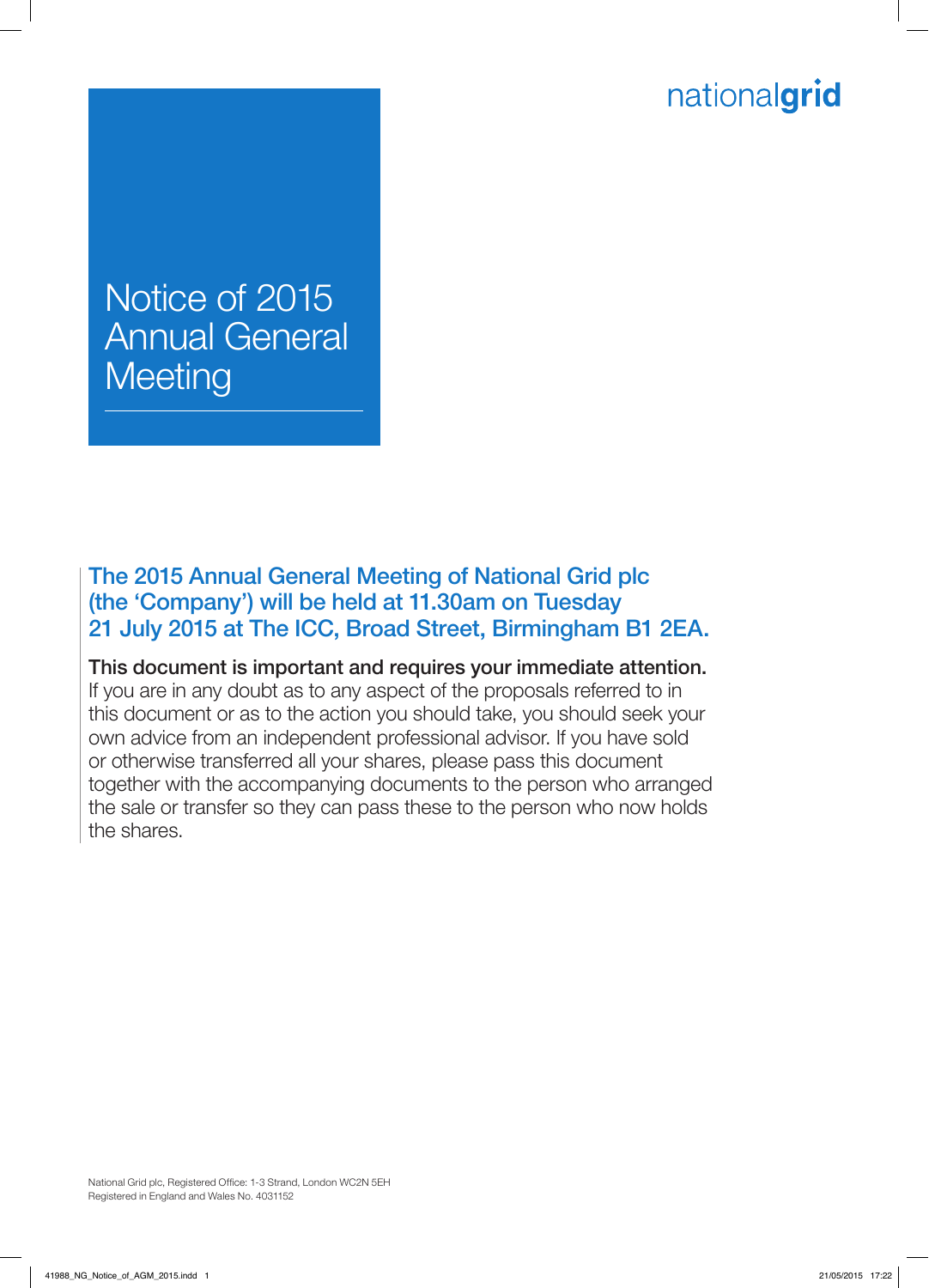# **Resolutions**

The Annual General Meeting (AGM) will consider the following resolutions, which in the case of resolutions 18, 19 and 20 will be proposed as special resolutions with the remainder being proposed as ordinary resolutions.

- To receive the Company's accounts for the year ended 31 March 2015, the Directors' Reports and the Auditors' Report on the accounts.
- 2. To declare a final dividend of 28.16 pence per ordinary share (US\$2.1866 per American Depositary Share (ADS)) for the year ended 31 March 2015.
- 3. To re-elect Sir Peter Gershon as a Director.
- 4. To re-elect Steve Holliday as a Director.
- **5.** To re-elect Andrew Bonfield as a Director.
- **6.** To re-elect John Pettigrew as a Director.
- 7. To elect Dean Seavers as a Director.
- 8. To re-elect Nora Mead Brownell as a Director.
- 9. To re-elect Jonathan Dawson as a Director.
- 10. To re-elect Therese Esperdy as a Director.
- 11. To re-elect Paul Golby as a Director.
- 12. To re-elect Ruth Kelly as a Director.
- 13. To re-elect Mark Williamson as a Director.
- 14. To reappoint PricewaterhouseCoopers LLP as the Company's auditors until the conclusion of the next general meeting at which accounts are laid before the Company.
- **15.** To authorise the Directors to set the auditors' remuneration.
- 16. To approve the Directors' Remuneration Report, excluding the Directors' remuneration policy set out on pages 62 to 68, contained in the Annual Report.
- 17. To authorise the Directors generally and unconditionally, in accordance with Section 551 of the Companies Act 2006 (the '2006 Act'), to allot shares in the Company or to grant rights to subscribe for or convert any security into shares in the Company up to an aggregate nominal amount of £142,114,664.

This authority shall expire at the earlier of the close of the next AGM and 21 October 2016 except that the Directors shall be entitled, at any time prior to the expiry of this authority, to make an offer or enter into an agreement which would, or might, require shares to be allotted or subscription or conversion rights to be granted after such expiry and the Directors may allot shares or grant rights in accordance with such offer or agreement as if the authority conferred had not expired.

- 18. Subject to the passing of resolution 17 set out above, to authorise the Directors, in accordance with Section 570 of the 2006 Act, to allot equity securities wholly for cash, including a sale of treasury shares, as if Section 561 of the 2006 Act did not apply to any such allotment or sale, provided that this power shall be limited to:
	- (i) any such allotment or sale in connection with a preemptive offer; and
	- (ii) any such allotment or sale, otherwise than pursuant to a pre-emptive offer, of equity securities up to an aggregate nominal value of £21,317,199.

This authority shall expire at the earlier of the close of the next AGM and 21 October 2016 except that the Directors shall be entitled, at any time prior to the expiry of this authority, to make an offer or enter into an agreement which would, or might, require equity securities to be allotted wholly or partly after such expiry and the Directors may allot equity securities in accordance with such offer or agreement as if the authority conferred had not expired.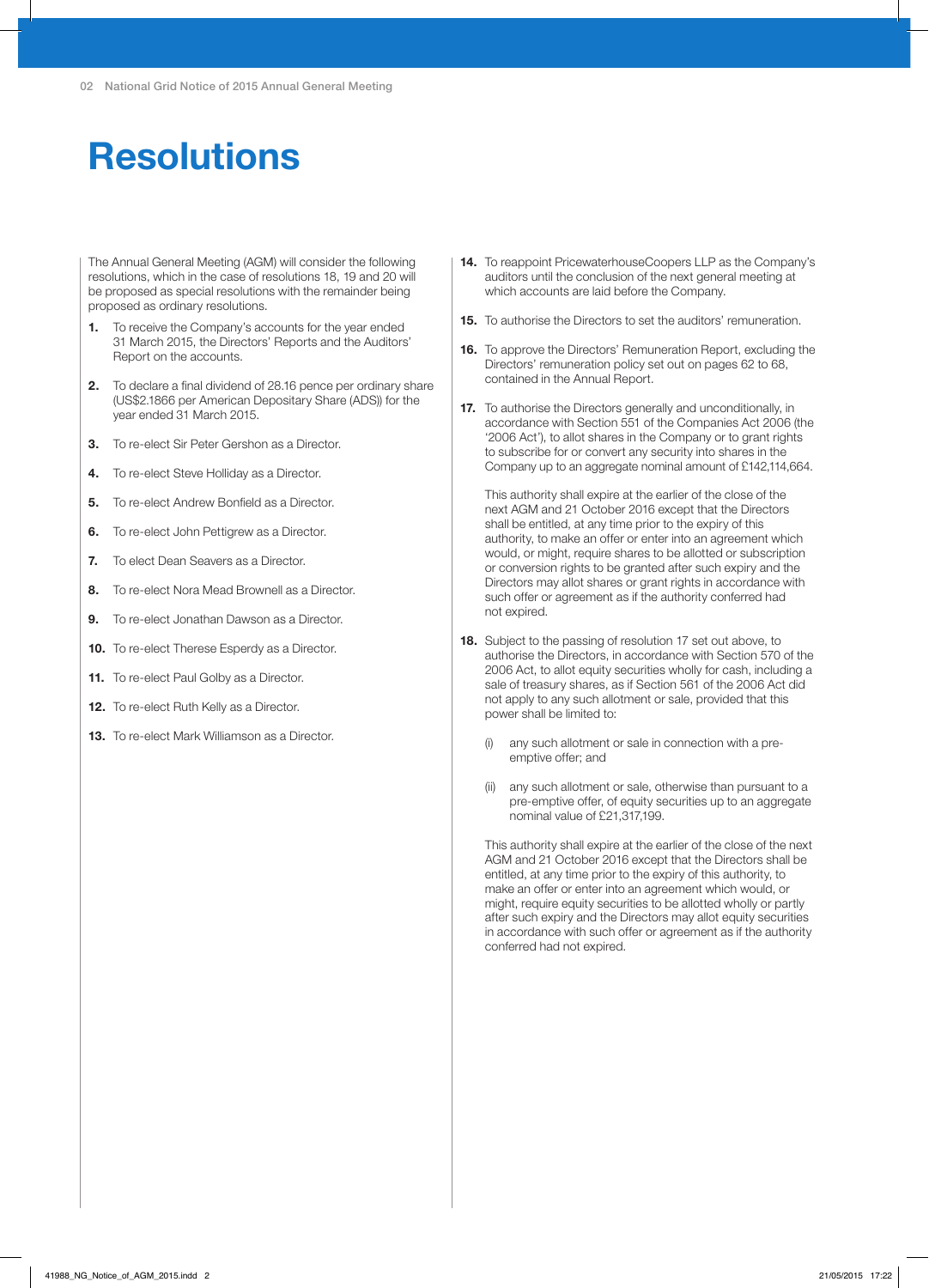- 19. To authorise the Company generally and unconditionally, for the purpose of Section 701 of the 2006 Act, to make market purchases of its ordinary shares provided that:
	- (i) the maximum number of ordinary shares that may be acquired is 374,138,605 being 10% of the Company's issued share capital (excluding treasury shares) as at 20 May 2015;
	- (ii) the minimum price per share that may be paid for any such shares is 11<sup>17</sup>/<sub>43</sub> pence; and
	- (iii) the maximum price per share that may be paid for any such shares is not more than the higher of: (a) an amount equal to 105% of the average market value for an ordinary share, as derived from the London Stock Exchange Official List, for the five business days prior to the day on which the purchase is made; and (b) an amount equal to the higher of the price of the last independent trade of an ordinary share and the highest current independent bid for an ordinary share as derived from the London Stock Exchange Trading System.

This authority shall expire at the earlier of the close of the next AGM and 21 October 2016 except that the Company shall be entitled, at any time prior to the expiry of this authority, to make a contract of purchase which would, or might, be executed wholly or partly after such expiry and to purchase shares in accordance with such contract as if the authority conferred had not expired.

20. To authorise the Directors, in accordance with the Company's Articles of Association (Articles), to call a general meeting of the Company, other than an AGM, on not less than 14 working days' notice.

The Directors believe the proposals set out in resolutions 1 to 20 are in the best interests of shareholders as a whole and they unanimously recommend that shareholders vote in favour of each of the resolutions as they intend to do in respect of their own holdings.

On behalf of the Board

#### Alison Kay

Group General Counsel & Company Secretary 20 May 2015 National Grid plc

Registered Office: 1-3 Strand, London WC2N 5EH Registered in England and Wales No. 4031152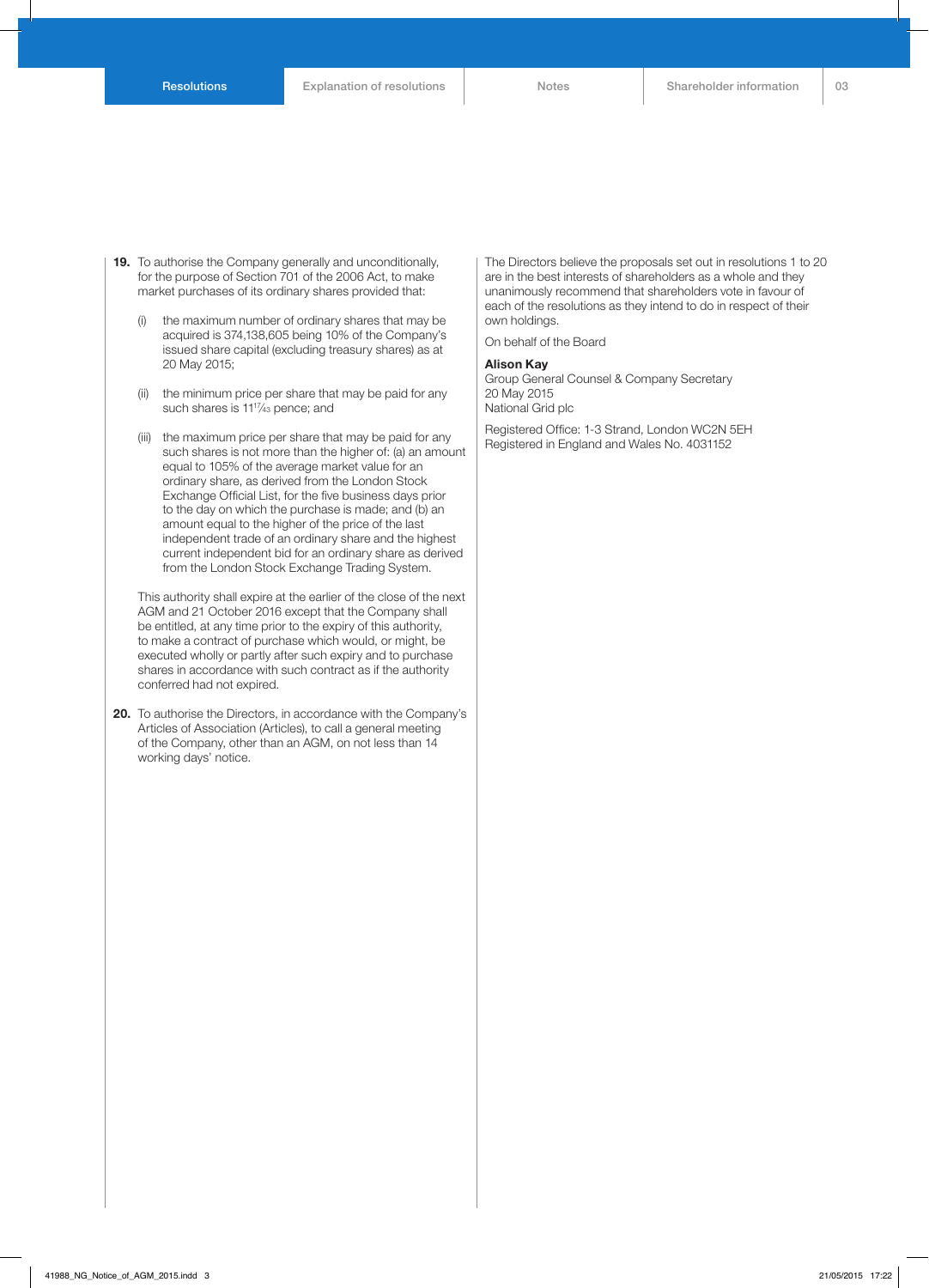# **Explanation** of resolutions

Resolutions 18, 19 and 20 will be proposed as special resolutions and will be passed if at least 75% of the votes cast (not counting votes withheld) are in favour.

The remaining resolutions are being proposed as ordinary resolutions and will be passed if more than 50% of the votes cast (not counting votes withheld) are in favour.

#### Resolution 1: To receive the Annual Report

The Company is required to present its report and accounts to shareholders at its AGM.

Copies of the full Annual Report will be available at the AGM. This document is also available on the Company's website at www.nationalgrid.com. Paper copies can be obtained from Capita Asset Services, see the back page for contact details.

# Resolution 2:

## To declare a final dividend

The Company requires shareholder consent to pay a final dividend. The dividend cannot exceed the amount recommended by the Directors. If approved, the final dividend of 28.16 pence per ordinary share (US\$2.1866 per ADS) will be paid on 5 August 2015 to shareholders on the register at the close of business on 5 June 2015. The dividend is to be paid in respect of each ordinary share other than those shares in respect of which a valid election has been made, pursuant to the Company's scrip dividend scheme, to receive new ordinary shares instead of the final dividend in cash. Dividends are declared in both pence and US\$ to ensure that holders of both ordinary shares and ADSs are paid the declared dividend on the same day.

#### Resolutions 3 – 13: Election and re-election of Directors

The Company's Articles require that any Director appointed to the Board retire and seek election by shareholders at their first AGM following appointment and subsequent re-election at least once every three years. Accordingly, following the appointment of Dean Seavers on 1 April 2015, Dean will seek election at this AGM. Additionally, in accordance with the UK Corporate Governance Code 2012, it is proposed that all other Directors seek re-election at the AGM this year.

When making its recommendation to the Board in respect of the election or re-election of the Directors, the Nominations Committee considers the balance of skills, experience, independence and knowledge on the Board and reviews the commitment and effectiveness of each Director.

Accordingly, the Board has resolved that the Directors continue to be effective, committed to their roles and have sufficient time available to perform their duties to the Company. Additionally, the Board has determined, other than the Chairman, each of the Non-executive Directors at year end to be independent.

The Board considers the independent character and judgement of the Non-executive Directors and varied and relevant experience of all the Directors combine to provide an exceptional balance of skills and knowledge which is of great benefit to the Company and, therefore, the Board recommends the re-election of all Directors.

| Key  |                                          |
|------|------------------------------------------|
| А    | <b>Audit Committee</b>                   |
| F    | <b>Finance Committee</b>                 |
| N    | <b>Nominations Committee</b>             |
| R    | <b>Remuneration Committee</b>            |
| S    | Safety, Environment and Health Committee |
| (ch) | chairman of Committee                    |

# Resolution 3:

L L

#### To re-elect Sir Peter Gershon CBE FREng, Chairman

Appointment to the Board: 1 August 2011 as Deputy Chairman, Chairman with effect from 1 January 2012

Committee membership: N (ch)

Previous appointments: Chairman of Premier Farnell plc, Chief Executive of the Office of Government Commerce, Managing Director of Marconi Electronic Systems and member of the UK Defence Academy Advisory Board.

External appointments: Chairman of Tate & Lyle plc and the Aircraft Carrier Alliance and member of The Sutton Trust Board.

## Resolution 4: To re-elect Steve Holliday FREng, Chief Executive

Appointment to the Board: October 2002, appointed to National Grid Group plc on 30 March 2001, Chief Executive with effect from January 2007

#### Committee membership: F

Previous appointments: Executive Director of British Borneo Oil and Gas, he also spent 19 years within the Exxon Group, where he held senior positions in the international gas business and managed major operational areas such as refining and shipping. Most recently Chairman of the UK Business Council for Sustainable Energy, the Prince's National Ambassador and Non-executive Director of Marks and Spencer Group plc.

External appointments: Chairman of Crisis UK and of the Energy and Efficiency Industrial Partnership, and Vice Chairman for Business in the Community and of The Careers and Enterprise Company.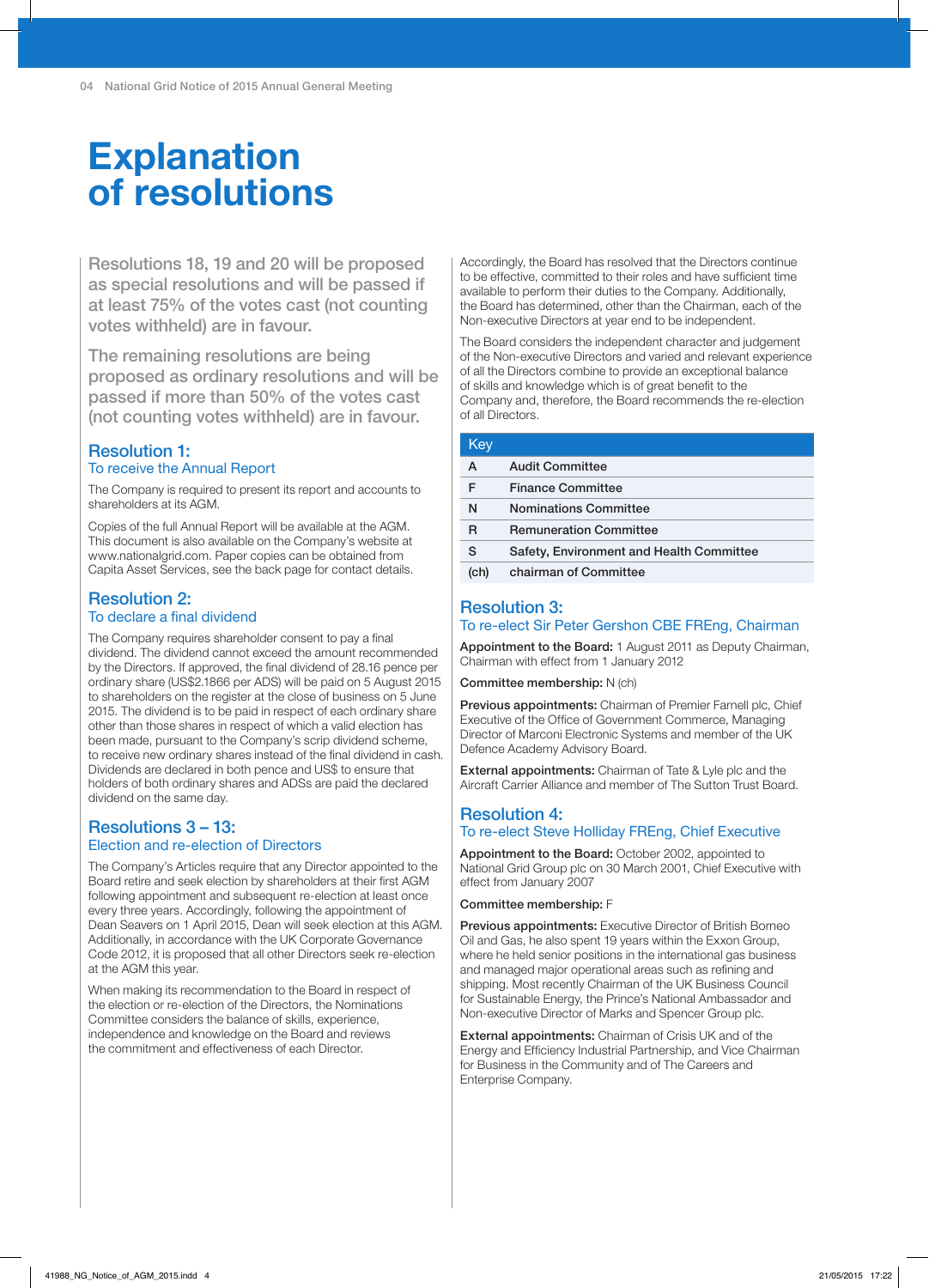#### Resolution 5: To re-elect Andrew Bonfield, Finance Director

Appointment to the Board: 1 November 2010

Committee membership: F, S

Previous appointments: Chief Financial Officer at Cadbury plc until March 2010, he also spent five years as Executive Vice President & Chief Financial Officer of Bristol-Myers Squibb Company and has previous experience in the energy sector as Finance Director of BG Group plc.

External appointments: Non-executive Director of Kingfisher plc.

### Resolution 6: To re-elect John Pettigrew, Executive Director, UK

Appointment to the Board: 1 April 2014

Previous appointments: Joined The National Grid Company plc in 1991 and held various senior management roles, becoming Director of Engineering in 2003. He went on to become Chief Operating Officer and Executive Vice President for the US Electricity Distribution and Generation business between 2007 and 2010; Chief Operating Officer for UK Gas Distribution between 2010 and 2012; and UK Chief Operating Officer from 2012 to 2014.

#### Resolution 7: To elect Dean Seavers, Executive Director, US

Appointment to the Board: 1 April 2015

Previous appointments: Various senior management positions at Tyco International Ltd. from 2000 to 2007 before joining General Electric Company/United Technologies Corporation in 2007. President and Chief Executive Officer of General Electric Security from 2007 to 2010 and then President, Global Services of United Technologies Fire & Security from 2010 to 2011. Additionally, a member of the Board of Directors of National Fire Protection Association from 2010 to 2014, lead network member at City Light Capital from 2011 to 2015 and President and Chief Executive at Red Hawk Fire & Security, LLC from 2012 to 2014.

External appointments: Board member of Red Hawk Fire & Security, LLC.

#### Resolution 8:

#### To re-elect Nora Mead Brownell, Non-executive **Director**

Appointment to the Board: 1 June 2012

#### Committee membership: N, R, S

Previous appointments: Commissioner of the Pennsylvania Public Utility Commission from 1997 to 2001, Commissioner for the Federal Energy Regulatory Commission from 2001 to 2006 and former President of the National Association of Regulatory Utility Commissioners. Board member of ONCOR Electric Delivery Holding Company LLC and Comverge, Inc.

**External appointments: Board member of Spectra Energy** Partners LP, Direct Energy Advisory Board and the Advisory Board of Morgan Stanley Infrastructure Partners and partner in ESPY Energy Solutions, LLC.

## Resolution 9:

## To re-elect Jonathan Dawson, Non-executive Director

Appointment to the Board: 4 March 2013

Committee membership: F, N, R (ch)

Previous appointments: Various roles within the Ministry of Defence before joining Lazard where he spent over 20 years. Non-executive Director of Galliford Try plc 2004 to 2008, National Australia Group Europe Limited 2005 to 2012 and Standard Life Investments (Holdings) Limited 2010 to 2013 and most recently Senior Independent Director and Remuneration Committee Chairman of Next plc.

External appointments: Non-executive Director of Jardine Lloyd Thompson Group plc and Chairman of Penfida Limited.

#### Resolution 10: To re-elect Therese Esperdy, Non-executive Director

Appointment to the Board: 18 March 2014, and to the Board of National Grid USA with effect from 1 May 2015.

Committee membership: A, F (ch), N

Previous appointments: Joined Chase Securities in 1997, having started her banking career with Lehman Brothers. Various senior roles at JPMorgan Chase & Co. including Head of US Debt Capital Markets and Global Head of Debt Capital Markets and most recently co head of Banking, Asia Pacific at JPMorgan.

External appointments: Global Chairman of the Financial Institutions Group, JPMorgan Chase & Co.

#### Resolution 11:

#### To re-elect Paul Golby CBE FREng, Non-executive **Director**

Appointment to the Board: 1 February 2012

Committee membership: A, N, R, S (ch)

Previous appointments: Executive Director of Clayhithe plc before joining East Midlands Electricity plc in 1998 as Managing Director, Chief Executive of E.ON UK plc in 2002, and later additionally as Chairman, stepping down from the E.ON Board in December 2011 and most recently Non-executive Chairman of AEA Technology Group plc.

External appointments: Chairman of EngineeringUK and the UK National Air Traffic System, Chair of the Engineering and Physical Sciences Research Council and a member of the Council for Science and Technology and of the Nurse Review Advisory Group.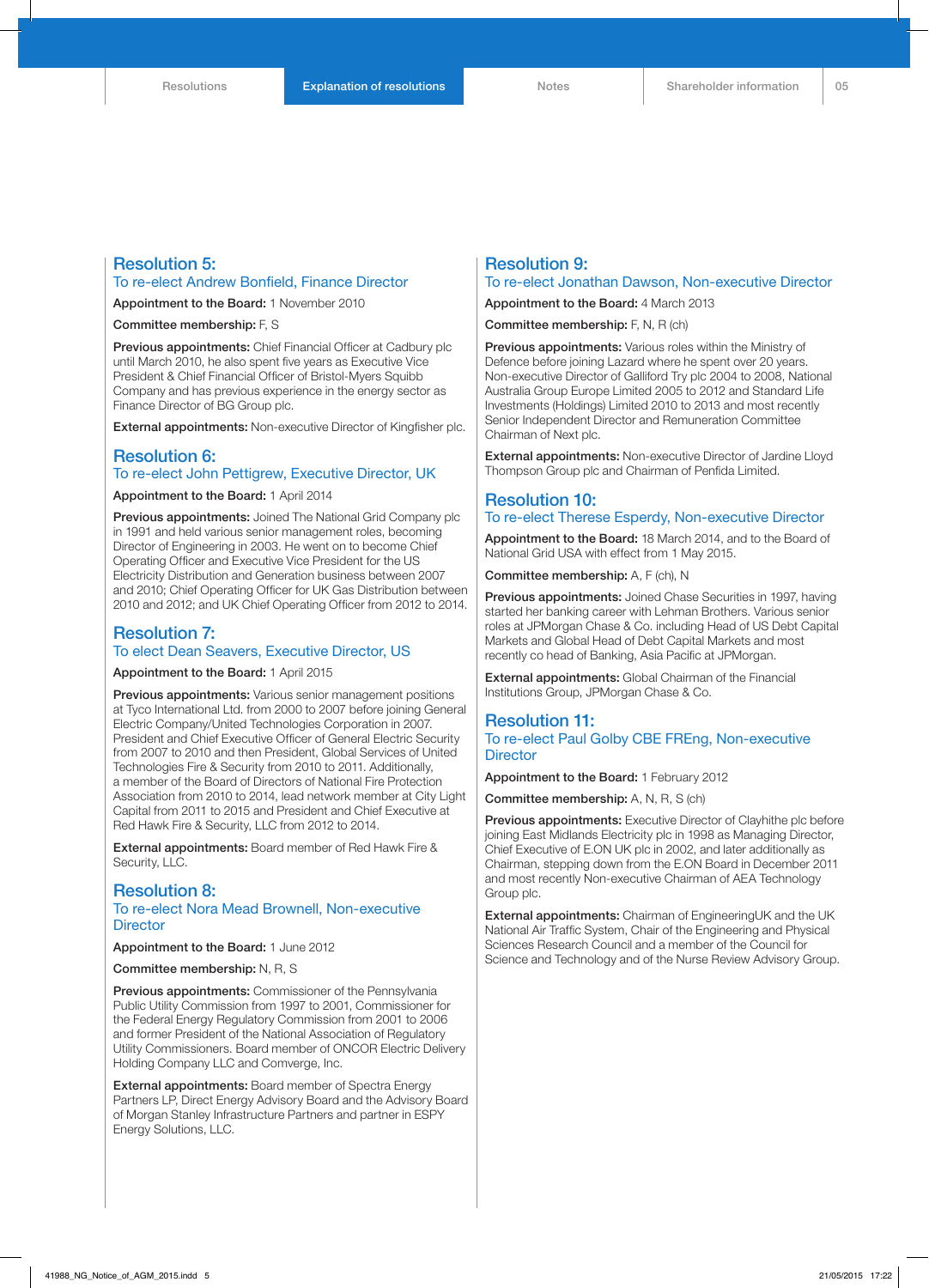# **Explanation** of resolutions continued

#### Resolution 12: To re-elect Ruth Kelly, Non-executive Director

Appointment to the Board: 1 October 2011

Committee membership: A, F, N

Previous appointments: Various senior roles in Government from 2001 to 2008, including Secretary of State for Transport, Secretary of State for Communities and Local Government, Secretary of State for Education and Skills, and Financial Secretary to the Treasury.

External appointments: Senior Executive at HSBC and Governor for the National Institute of Economic and Social Research.

#### Resolution 13: To re-elect Mark Williamson, Non-executive Director

Appointment to the Board: 3 September 2012

Committee membership: A (ch), N, R

Previous appointments: Chief Accountant then Group Financial Controller of Simon Group plc before joining International Power plc as Group Financial Controller in 2000 and appointed as Chief Financial Officer in 2003.

External appointments: Non-executive Director, Chairman of the Audit Committee and Senior Independent Director of Alent plc, and Chairman of Imperial Tobacco Group PLC.

#### Resolutions 14 and 15: Auditors' reappointment and remuneration

The Audit Committee keeps under review the independence and objectivity of the external auditors and reviews fees paid to them, further information on which can be found in the Corporate Governance section of the Annual Report. The Audit Committee has recommended to the Board the reappointment of PricewaterhouseCoopers LLP.

#### Resolution 14: To reappoint the auditors PricewaterhouseCoopers LLP

It is a requirement that the Company's auditors must be reappointed at each general meeting at which accounts are laid, which will normally be at each AGM. This resolution proposes the auditors' reappointment.

#### Resolution 15: To authorise the Directors to set the auditors' remuneration

This resolution proposes the Directors be authorised to set the auditors' remuneration.

### Resolution 16: Directors' Remuneration Report

This resolution deals with the remuneration of the Directors and seeks approval of the remuneration paid to the Directors during the year under review.

Changes to the 2006 Act, which took effect in October 2013, require the Company to ask shareholders to approve the remuneration policy section of the Directors' Remuneration Report at least every three years, or if changes have been made to the policy. The remuneration policy was approved by shareholders at the 2014 AGM, and as no changes are proposed to the policy this year, the remuneration policy is not being presented for approval again this year. However, the Company is required to propose the remainder of the Directors' Remuneration Report as an advisory resolution each year.

This means that, should shareholders vote against the Directors' Remuneration Report, the Directors will still be paid but the Remuneration Committee will reconsider the remuneration policy going forward. The Report (excluding the Directors' remuneration policy) is set out on pages 60 and 61 and 69 to 75 of the Annual Report.

## Resolution 17: To authorise the Directors to allot ordinary shares

The purpose of resolution 17 is to renew the Directors' power to allot shares. The authority will allow the Directors to allot new shares, or to grant rights to subscribe for or convert any security into shares, up to a nominal value of £142,114,664 (representing approximately 1,247,128,684 ordinary shares of 11<sup>17</sup>/<sub>43</sub> pence each), which is equivalent to approximately 33% of the issued share capital of the Company, exclusive of treasury shares, as at 20 May 2015.

The Directors are again seeking a lower level of authority than in recent years, where an equivalent of two-thirds of the issued share capital of the Company, exclusive of treasury shares, was sought. The Directors consider that the Company will have sufficient flexibility with the lower level of authority to respond to market developments. This authority is in line with investor guidelines.

The Directors currently have no intention of issuing new shares, or of granting rights to subscribe for or to convert any security into shares, except in relation to, or in connection with, the operation and management of the Company's scrip dividend scheme and the exercise of options under the Company's share plans.

The Company expects to actively manage the dilutive effect of share issuance arising from the operation of the scrip dividend scheme. In some circumstances, additional shares may be allotted to the market for this purpose under the authority provided by this resolution. The Company believes these circumstances are unlikely to arise. However, if required for this purpose, it is expected that the associated allotment of new shares (or rights to subscribe for or convert any security into shares) will not exceed 1% of the issued share capital (excluding treasury shares) per annum. For further details in relation to the management of the scrip dividend scheme, see page 02 of the Annual Report.

This authority will be subject to renewal annually. If the resolution is passed, the authority will expire at the earlier of the close of the next AGM and 21 October 2016.

As at 20 May 2015, the number of ordinary shares in issue was 3,891,691,900 and the Company held 150,305,846 treasury shares, representing 4.02% of the issued share capital excluding treasury shares.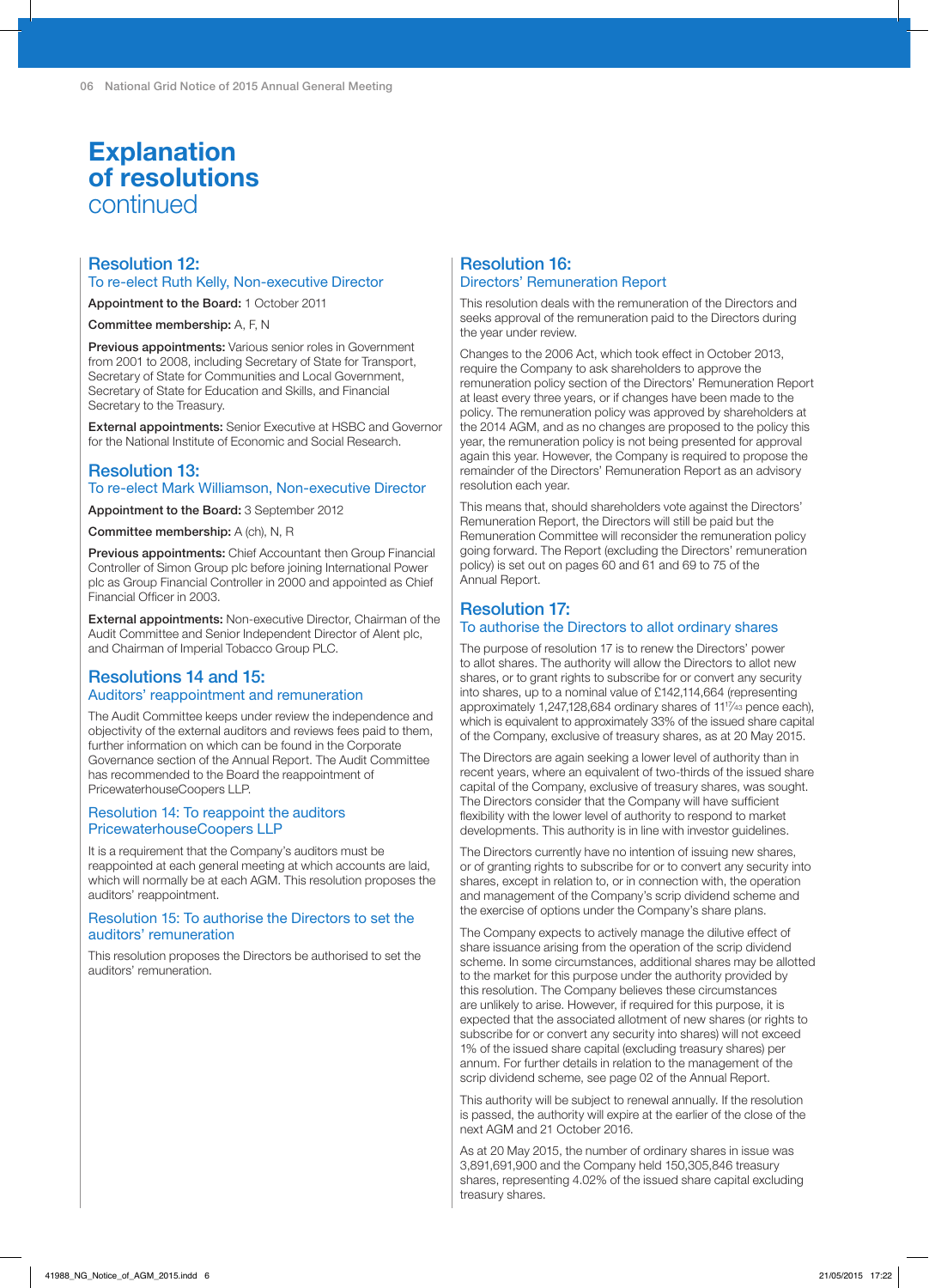Resolutions 18, 19 and 20 are special resolutions and will be passed if at least 75% of the votes cast (not counting votes withheld) are in favour.

#### Resolution 18: To disapply pre-emption rights

If the Directors allot new shares or other equity securities, or sell treasury shares, for cash (other than in connection with an employee share plan), they must first offer them to existing shareholders in proportion to their existing holdings (known as pre-emption rights). This resolution seeks shareholders' approval to allot a limited number of ordinary shares or other equity securities, or sell treasury shares, for cash without offering them to existing shareholders in proportion to their existing shareholdings first.

The Directors intend to adhere to the provisions of the Pre-emption Group's Statement of Principles not to allot shares on a non pre-emptive basis (other than pursuant to a pre-emptive offer) in excess of an amount equal to 7.5% of the total issued ordinary share capital of the Company over a rolling three year period, without prior consultation with shareholders. Accordingly, the resolution seeks approval for the allotment of new issues of up to 187,069,302 new ordinary shares for cash, representing 5% of the issued share capital (excluding treasury shares) as at 20 May 2015. This limit also applies to shares issued from treasury. A renewal of this authority will be proposed at each subsequent AGM.

#### Resolution 19: To authorise the Company to purchase its own ordinary shares

In some circumstances, the Company may find it advantageous to have the authority to purchase its own shares in the market. The Directors believe that it is an important part of the financial management of the Company to have the flexibility to repurchase issued shares in order to manage its capital base.

The Company will seek to purchase shares where the Directors believe this would be in the best interests of shareholders generally, for example, to manage share dilution created by take-up of the scrip dividend option that is above the level required to maintain appropriate balance sheet strength. The authority will only be used after careful consideration, taking into account market conditions prevailing at the time, other investment and financing opportunities and the overall financial position of the Company.

Further to the explanatory note to resolution 17, share issuance arising from the operation of the scrip dividend scheme may be actively managed through the repurchase of the Company's shares. It is expected that such issuance under the scrip dividend scheme, or such associated repurchases, will not exceed 2.5% of the issued share capital (excluding treasury shares) per annum. It is intended that, in line with recent practice, repurchased shares will be held as treasury shares. For further details in relation to the management of the scrip dividend scheme, see page 02 of the Annual Report.

Repurchased shares may be held as treasury shares by the Company, and resold for cash, cancelled, either immediately or at some point in the future, or used for the purposes of employee share schemes.

During the year ended 31 March 2015 the Company purchased 37,350,216 ordinary shares in the capital of the Company, representing approximately 1% of the called up share capital of the Company as at 31 March 2015 (excluding treasury shares) at a total cost of £338,170,931. This resolution complies with investor guidelines, which limit share purchases to 10% of the issued share capital (excluding treasury shares) per annum.

As at 20 May 2015, options were outstanding over 27,282,719 ordinary shares, representing approximately 1% of the issued share capital (excluding treasury shares). If the proposed market purchase authority were used in full, shares over which these options were outstanding would represent approximately 1% of the adjusted share capital (excluding treasury shares).

#### Resolution 20: To authorise the Directors to hold general meetings on 14 working days' notice

The updated UK Corporate Governance Code, issued in September 2014 (the 'New Code'), requires companies to call general meetings, other than AGMs, on a minimum of 14 working days' notice. Statutory provisions and the Articles allow the Directors to call general meetings of the Company, other than AGMs, on a minimum of 14 clear days' notice. The Directors believe it is appropriate, and in the interest of shareholders, to comply with the New Code's provision on notice periods by increasing the notice period beyond the statutory minimum in such circumstances to 14 working days. Under Section 307A of the 2006 Act, annual shareholder approval is required to call such meetings on such notice (rather than on 21 days' notice). Accordingly, to retain flexibility, the Directors are seeking authority this year to be able to call general meetings on not less than 14 working days' notice. The approval will be effective until the Company's next AGM when it is intended that a similar resolution will be proposed. The shorter notice period would not be used as a matter of routine for such meetings, but only where flexibility is merited by the business of the meeting and it is thought to be to the advantage of shareholders as a whole. The Company will make available to all shareholders an electronic voting facility for any meeting held on such notice.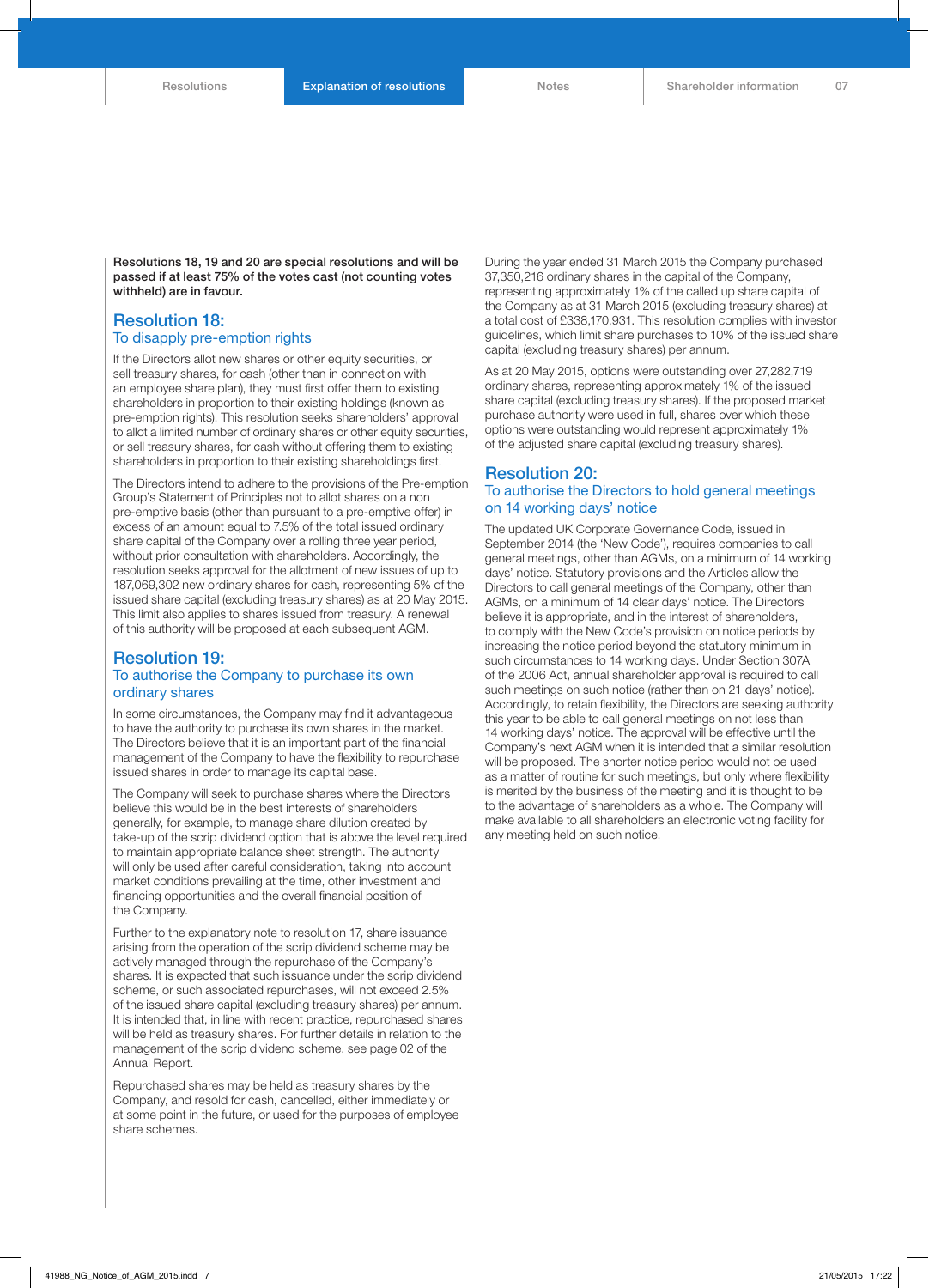# **Notes**

- 1. To be entitled to attend and vote at the AGM, shareholders must be included in the register of members of the Company as at 6pm on Saturday 18 July 2015 or, in the event that this AGM is adjourned, in the register of members 48 hours before the time of any adjourned AGM. They shall be entitled to vote at the AGM in respect of the number of shares registered in their name at that time. Changes to entries in the register of members after 6pm on Saturday 18 July 2015 or, in the event that this AGM is adjourned, in the register of members 48 hours before the time of any adjourned AGM, shall be disregarded in determining the rights of any person to attend or vote at the AGM.
- 2. As at 20 May 2015 (being the latest practicable date before publication of this Notice of AGM), there were 3,891,691,900 ordinary shares in issue, each carrying one vote each, and 150,305,846 shares in treasury. Shares held in treasury do not have voting rights. Therefore, the total number of voting rights exercisable as at 20 May 2015 is 3,741,386,054.
- **3.** Holders of ordinary shares are entitled to attend, speak and vote, either in person or by proxy, at general meetings of the Company.
- 4. Each of the resolutions to be put to the meeting will be voted on by a poll and not by a show of hands. A poll reflects the number of voting rights exercisable by each shareholder and so the Directors consider it a more democratic method of voting. The results will be published on the Company's website and notified to the UK Listing Authority once the votes have been verified.
- **5.** A shareholder of the Company who is entitled to attend, speak and vote at the AGM but is unable or does not wish to attend is entitled to appoint a proxy or proxies to attend, speak and vote on his/her behalf. A proxy does not need to be a shareholder of the Company. A shareholder may appoint more than one proxy in relation to the AGM provided that each proxy is appointed to exercise the rights attached to a different share or shares held by that shareholder. Unless specified otherwise, the Chairman of the Company will act as proxy and vote on a poll as directed by the appointing shareholder. Shareholders will, as applicable, have been sent a personalised Proxy Card or alternatively will be able to complete a proxy form online at www.nationalgridshareholders.com.
- **6.** To be valid, Proxy Cards must be received by no later than 11.30am on Saturday 18 July 2015, using the pre-paid envelope provided or delivered by post or (during normal business hours) by hand to: Capita Asset Services, PXS, 34 Beckenham Road, Beckenham, Kent BR3 4TU. Alternatively, shareholders can complete the proxy form online at www.nationalgridshareholders.com by no later than 11.30am on Saturday 18 July 2015. The appointment of a proxy will not prevent a member from subsequently attending and voting at the meeting in person.
- **7.** For further details relating to the voting and participation rights of shareholders, please refer to the Company's Articles, copies of which are available on the Company's website at www2.nationalgrid.com/about-us/corporate-governance/.
- 8. If this notice is sent to you as a person nominated to receive copies of Company communications, the proxy rights described above do not apply. The rights described in these paragraphs only apply to shareholders. You may have a right under an agreement with the registered member to be appointed (or have someone else appointed) as a proxy for the AGM, and you are advised to contact them. Alternatively, if you do not have such a right, or do not wish to exercise it, you may have a right under such agreement to give instructions to the registered member holding the shares as to the exercise of voting rights.
- 9. A corporate shareholder may appoint one or more corporate representatives on its behalf who may exercise all of its powers as a shareholder provided they do not do so in relation to the same shares.
- 10. CREST members who wish to appoint a proxy or proxies through the CREST electronic proxy appointment service may do so by using the procedures described in the CREST Manual available via www.euroclear.com. CREST personal members or other CREST sponsored members, and those CREST members who have appointed a voting service provider, should refer to their CREST sponsor or voting service provider, who will be able to take the appropriate action on their behalf.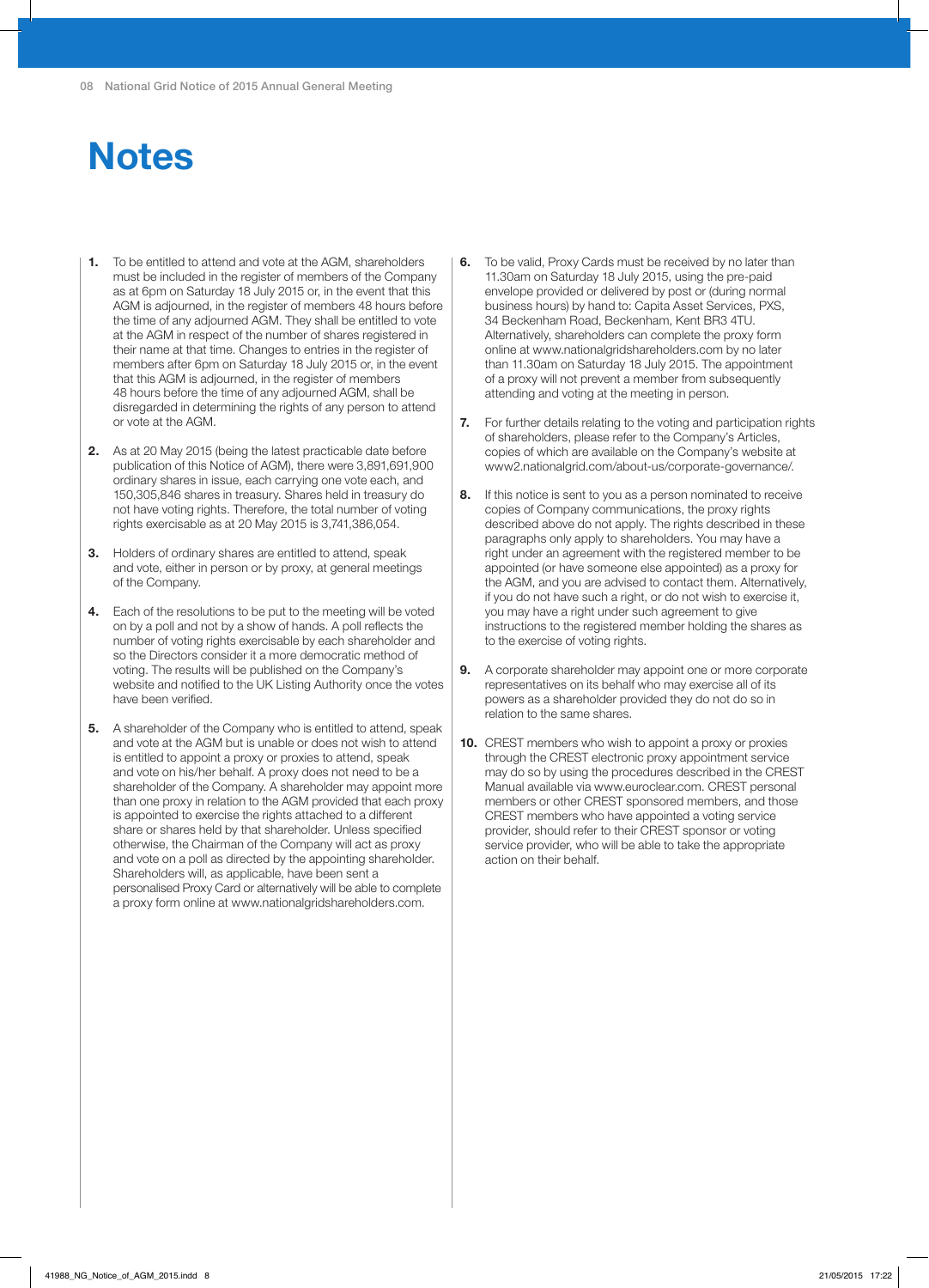$\Omega$ 

- 11. Any message, regardless of whether it relates to the appointment of a proxy or to an amendment to an instruction given to a previously appointed proxy must, in order to be valid, be transmitted so as to be received by the issuer's agent (CREST ID RA10) by 8pm on Friday 17 July 2015. After this time, any change to instructions to proxies appointed through CREST should be communicated to the agent by other means. It is the responsibility of the CREST member concerned to take (or if the CREST member is a CREST personal member or sponsored member or has appointed a voting service provider, to procure that his CREST sponsor or voting service provider takes) such action as shall be necessary to ensure that a message is transmitted by means of the CREST system by any particular time. In this connection, CREST members (and, where applicable, their CREST sponsors or voting service providers) are referred, in particular, to those sections of the CREST manual concerning practical limitations of the CREST system and timings. The Company may treat as invalid a CREST Proxy Instruction in the circumstances set out in Regulation 35(5)(a) of the Uncertificated Securities Regulations 2001.
- 12. Shareholders have the right to ask questions at the AGM which the Company must cause to have answered if they relate to the business being dealt with at the meeting unless (a) answering such questions would unduly interfere with the preparation for the meeting or involve the disclosure of confidential information, (b) the answer has already been given on the Company's website in the form of an answer to a question, or (c) answering the questions would be undesirable in the interests of the Company or the good order of the meeting.
- 13. Shareholders meeting the threshold requirements in Section 338 and Section 338A of the 2006 Act have the right to require the Company (i) to give, to members of the Company entitled to receive notice of the meeting, notice of a resolution which may properly be moved and is intended to be moved at the meeting; and/or (ii) to include in the business to be dealt with at the meeting any matter (other than a proposed resolution) which may be properly included in such business. A resolution may properly be moved or a matter may properly be included in the business of the meeting unless (a) (in the case of a resolution only) it would, if passed, be ineffective (whether by reason of inconsistency with any enactment or the Company's constitution or otherwise), (b) it is defamatory of any person, or (c) it is frivolous or vexatious.
- 14. Such a request may be in hard copy form or in electronic form, must identify the resolution of which notice is to be given or the matter to be included in the business of the meeting, must be authorised by the person or persons making it, must be received by the Company not later than 8 June 2015, being the date six clear weeks before the meeting, and (in the case of a matter to be included in the business of the meeting only) must be accompanied by a statement setting out the grounds for the request.
- 15. Copies of the Directors' service contracts or letters of appointment and the Company's Articles will be available for inspection at the registered office of the Company at 1-3 Strand, London WC2N 5EH during normal business hours until the time of the AGM and at The ICC, Broad Street, Birmingham B1 2EA from 15 minutes before the AGM until it ends.
- 16. Copies of this Notice of AGM, the Annual Report and information required by Section 311A of the 2006 Act are available on the Company's website at www.nationalgrid.com. Shareholders should note it is possible that, pursuant to requests made by shareholders of the Company under Section 527 of the 2006 Act, the Company may be required to publish on a website a statement setting out any matter relating to: (i) the audit of the Company's accounts (including the auditors' report and the conduct of the audit) that are to be laid before the AGM; or (ii) any circumstance connected with an auditor of the Company ceasing to hold office since the previous meeting at which annual accounts and reports were laid in accordance with Section 437 of the 2006 Act. The Company may not require the shareholders requesting any such website publication to pay its expenses in complying with Section 527 or Section 528 of the 2006 Act. Where the Company is required to place a statement on a website under Section 527 of the 2006 Act, it must forward the statement to the Company's auditors not later than the time when it makes the statement available on the website. The business which may be dealt with at the AGM includes any statement the Company has been required under Section 527 of the 2006 Act to publish on a website.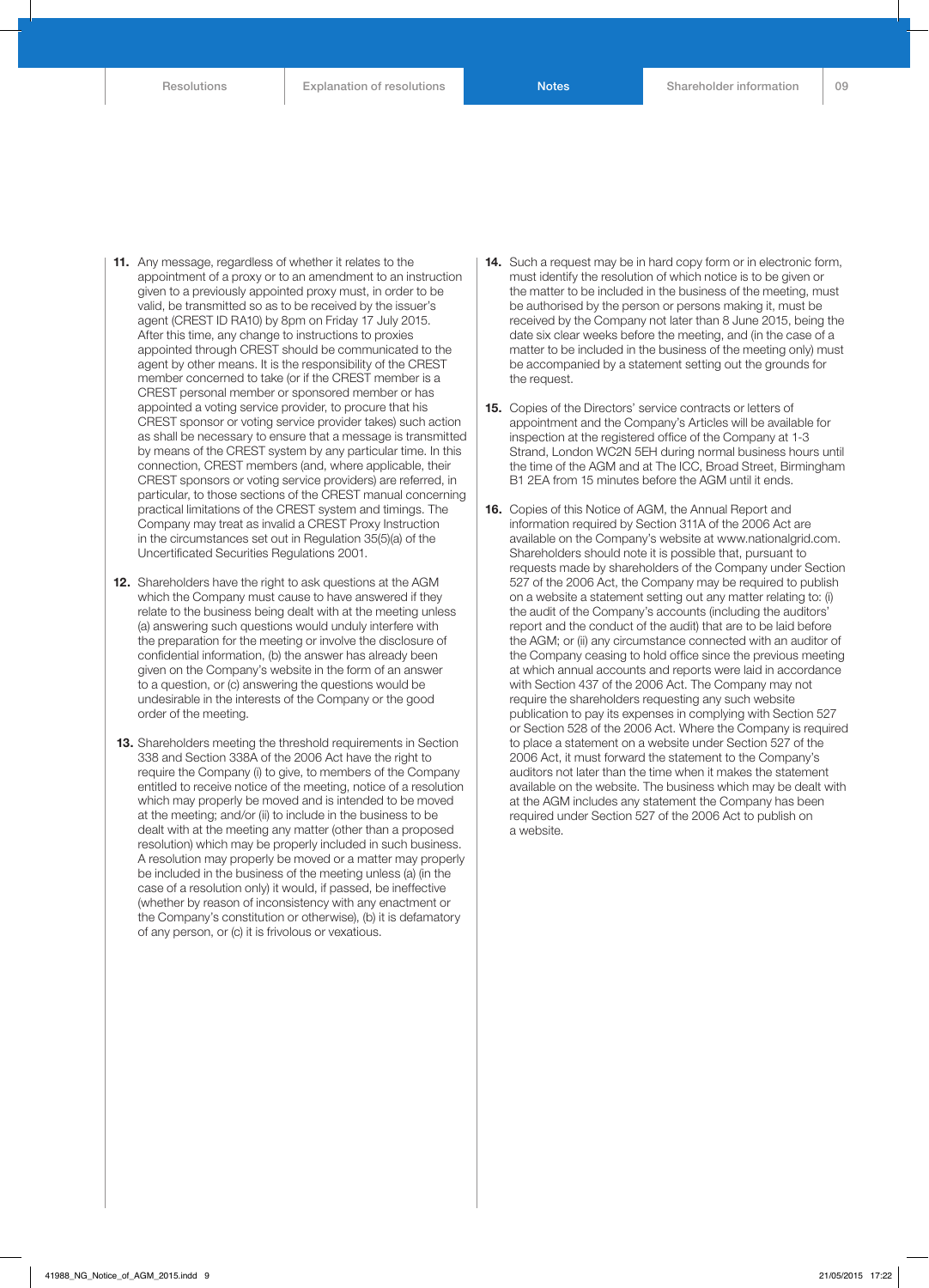# Shareholder information

### The AGM

The AGM will take place at 11.30am on Tuesday 21 July 2015 at The ICC, Broad Street, Birmingham B1 2EA (see map below). Registration for the AGM will open at 10am.

#### **Venue**

For location and travel details to The ICC, please visit www.theicc.co.uk/find-us. For walking route details, please visit www.walkit.com. Limited free car parking will be available at the venue (Barclaycard Arena North Car Park) on a 'first come, first served' basis. Car parking for shareholders with special access requirements is also available.



## If you can attend the meeting

Please bring your admission card if received in hard copy or a copy of the email notification if we communicate with you electronically, as this will help with registration.

Tea and coffee will be available before the meeting and a light lunch will be provided after the meeting in the main hall. Please note that food and drink are not permitted in the auditorium.

You will be asked to pass through our security systems before entering the meeting. For your personal safety and security there may be checks and searches conducted. Please do not bring suitcases, large bags or rucksacks. If you do we may ask you to leave the item in the cloakroom.

Recording equipment, cameras and other items that might interfere with the good order of the meeting will not be permitted into the main hall or auditorium. Mobile phones must be turned off or on silent during the meeting.

If there is a question that you wish to ask at the meeting, we would encourage you to pre-register your question with a member of the team at the Question Registration area in the main hall.

Capita Asset Services will be available before and after the meeting to answer any questions you may have regarding your shareholding. National Grid staff will also be available to answer any questions you may have on the Company's activities.

The meeting will be filmed for webcast purposes. If you attend the meeting in person, you may be included in the webcast. Please note that the webcast footage may be transferred outside the European Economic Area. By attending the meeting, you consent to being filmed.

#### **Accessibility**

The ICC is easily accessible by wheelchair users and has lift access inside. An induction loop is available for shareholders with hearing difficulties.

#### If you cannot attend

You can follow the meeting by watching our webcast online at www.nationalgrid.com.

In order to vote on the resolutions being proposed at the AGM, you will need to appoint a proxy using one of the following methods (as applicable):

- Complete the proxy form online at www.nationalgridshareholders.com
- Complete, date and sign the paper Proxy Card enclosed with this Notice and return it using the pre-paid envelope provided or deliver it by hand during normal business hours to:

Capita Asset Services PXS 34 Beckenham Road Beckenham Kent BR3 4TU

• If you are a CREST member you can submit a message via CREST, please see notes 10 and 11 on pages 08 and 09 for details.

To be valid, Proxy Cards must be received by 11.30am on Saturday 18 July 2015 and CREST Proxy Instructions by 8pm on Friday 17 July 2015.

Please note that proxy votes can only be submitted via paper Proxy Cards returned to the address stated, electronically via www.nationalgridshareholders.com or via CREST. Proxy votes cannot be submitted via any other means of communication.

The return of a completed Proxy Card or CREST Proxy Instruction will not prevent you from attending the AGM and voting in person if you wish to do so.

## Voting

Each of the resolutions to be put to the meeting will be voted on by a poll and not by a show of hands. A poll reflects the number of voting rights exercisable by each shareholder and so the Directors consider it a more democratic method of voting. The results will be published on the Company's website and notified to the UK Listing Authority once the votes have been verified.

For further details relating to the voting and participation rights of shareholders, please refer to the Company's Articles, copies of which are available on the Company's website at www2.nationalgrid.com/about-us/corporate-governance/.

## Have you received unsolicited investment advice?

Shareholders are advised to be wary of any unsolicited advice or offers, whether over the telephone, through the post, by email or visits at home. If you receive any such unsolicited contact, please check the company or person contacting you is properly authorised by the Financial Conduct Authority (FCA) before getting involved.

You can check at www.fca.org.uk/consumers/protect-yourself and can report calls from unauthorised firms to the FCA by calling 0800 111 6768.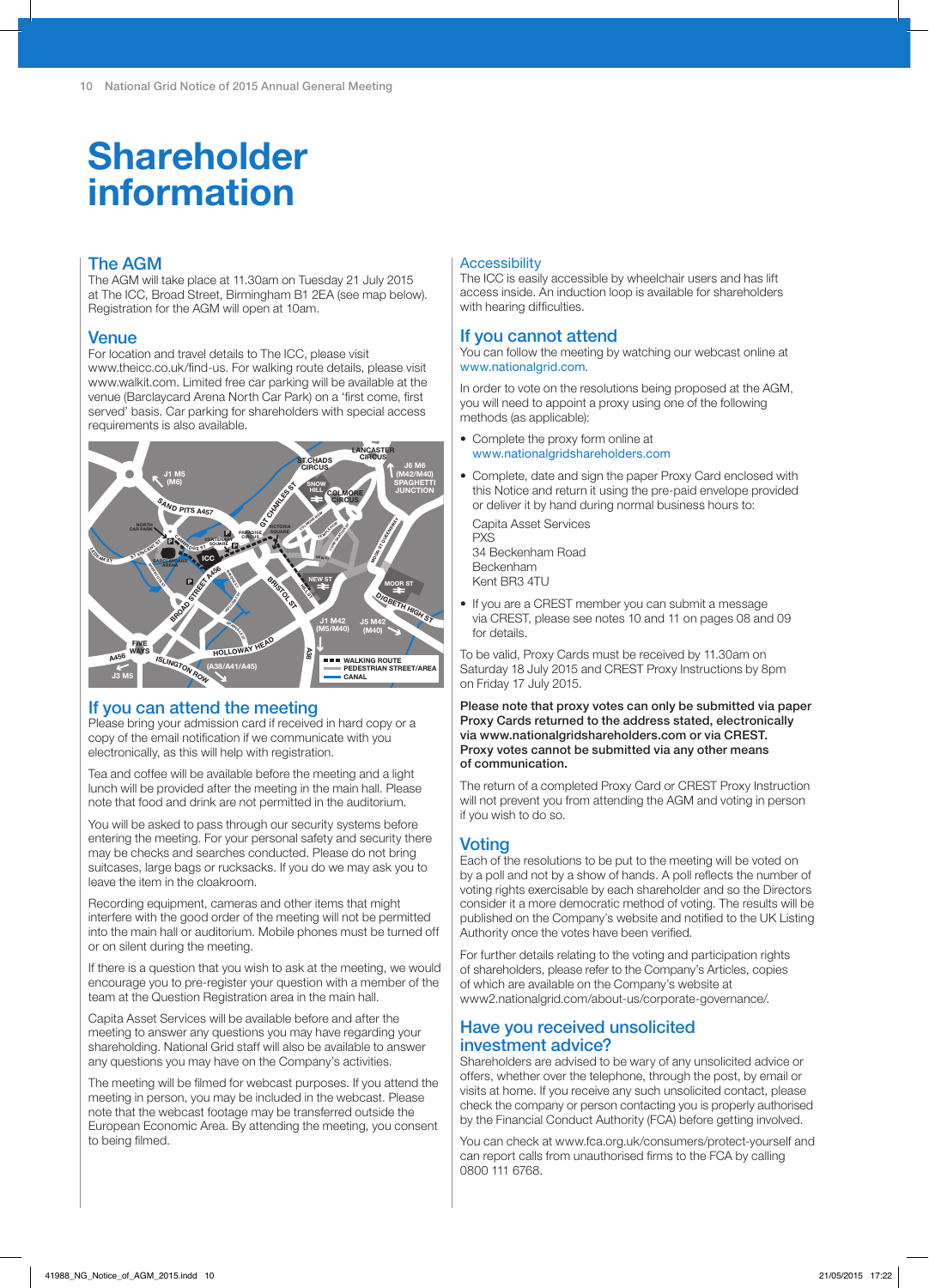#### Want more information or help?

Capita Asset Services can help with shareholding queries and can provide you with a copy of the Annual Report, contact details overleaf. Alternatively, the Annual Report and this Notice of Meeting are available at www.nationalgrid.com in the Investors section.

#### **Glossary**

Annual Report the Company's Annual Report and Accounts for the year ended 31 March 2015

Articles the Articles of Association of the Company

Capita Asset Services is a trading name of Capita Registrars Limited

New Code the UK Corporate Governance Code issued in September 2014

CREST the relevant system (as defined in the Uncertificated Securities Regulations 2001 (SI/3755)) in respect of which Euroclear UK & Ireland Limited is the operator

Directors the directors of National Grid plc

London Stock Exchange the London Stock Exchange plc

National Grid or Company National Grid plc

ordinary shares ordinary shares of 11<sup>17</sup>/<sub>43</sub> pence each in the capital of the Company

Scrip Dividend Scheme the National Grid plc Scrip Dividend Scheme subject to the terms and conditions approved by shareholders at the AGM held on 28 July 2014, as amended from time to time

shareholder a holder of ordinary shares in the capital of the Company

share portal the National Grid share portal, www.nationalgridshareholders.com